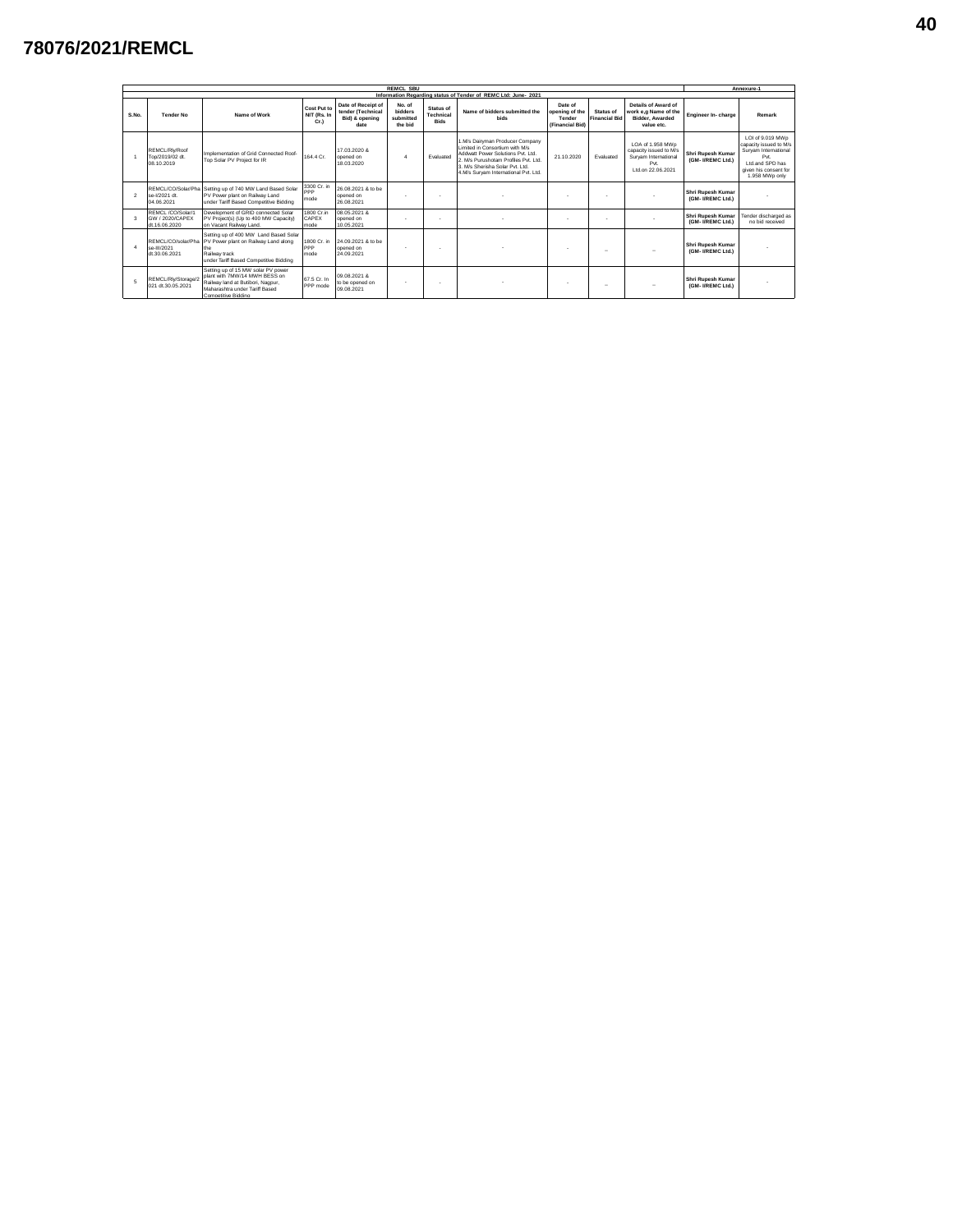## **78076/2021/REMCL**

| Annexure -II                                                                 |                       |                                                                   |                                                          |                           |                                                    |                              |                                 |                                   |                                                                   |  |  |  |
|------------------------------------------------------------------------------|-----------------------|-------------------------------------------------------------------|----------------------------------------------------------|---------------------------|----------------------------------------------------|------------------------------|---------------------------------|-----------------------------------|-------------------------------------------------------------------|--|--|--|
| Information Regarding Status of Bill Payment of Working Agencies - June 2021 |                       |                                                                   |                                                          |                           |                                                    |                              |                                 |                                   |                                                                   |  |  |  |
|                                                                              |                       |                                                                   | <b>Bill Details</b>                                      |                           |                                                    | <b>Status of Bill</b>        |                                 |                                   | Remarks                                                           |  |  |  |
| SI. No                                                                       | Name of<br>Contractor | Agreement No.                                                     | <b>Bill No.</b>                                          | <b>Bill Amount in Rs.</b> | <b>Bill Received at</b><br><b>HQ dated (Accts)</b> | Under Process of<br>Checking | Payment Released (RTGS /<br>lon | <b>Mode of Payment</b><br>Cheque) |                                                                   |  |  |  |
|                                                                              | PTC india limited     | <b>REMC</b><br>Ltd/CO/IR/Power<br>management/2021<br>dtd.22.03.21 | BD/2021-<br>22/013 dated<br>24.05.2021                   | 11.60.727/-               | 24.05.2021                                         |                              |                                 |                                   | Due to some query<br>bill returned to<br>agency on<br>16.06.2021. |  |  |  |
| $\overline{2}$                                                               | PTC india limited     | <b>REMC</b><br>Ltd/CO/IR/Power<br>management/2021<br>dtd.22.03.21 | Invoice no.<br>BD/2021-22/019<br>dated 09th June<br>2021 | 10.73.800/-               | 21.06.2021                                         | Under Process of<br>Checking |                                 |                                   |                                                                   |  |  |  |